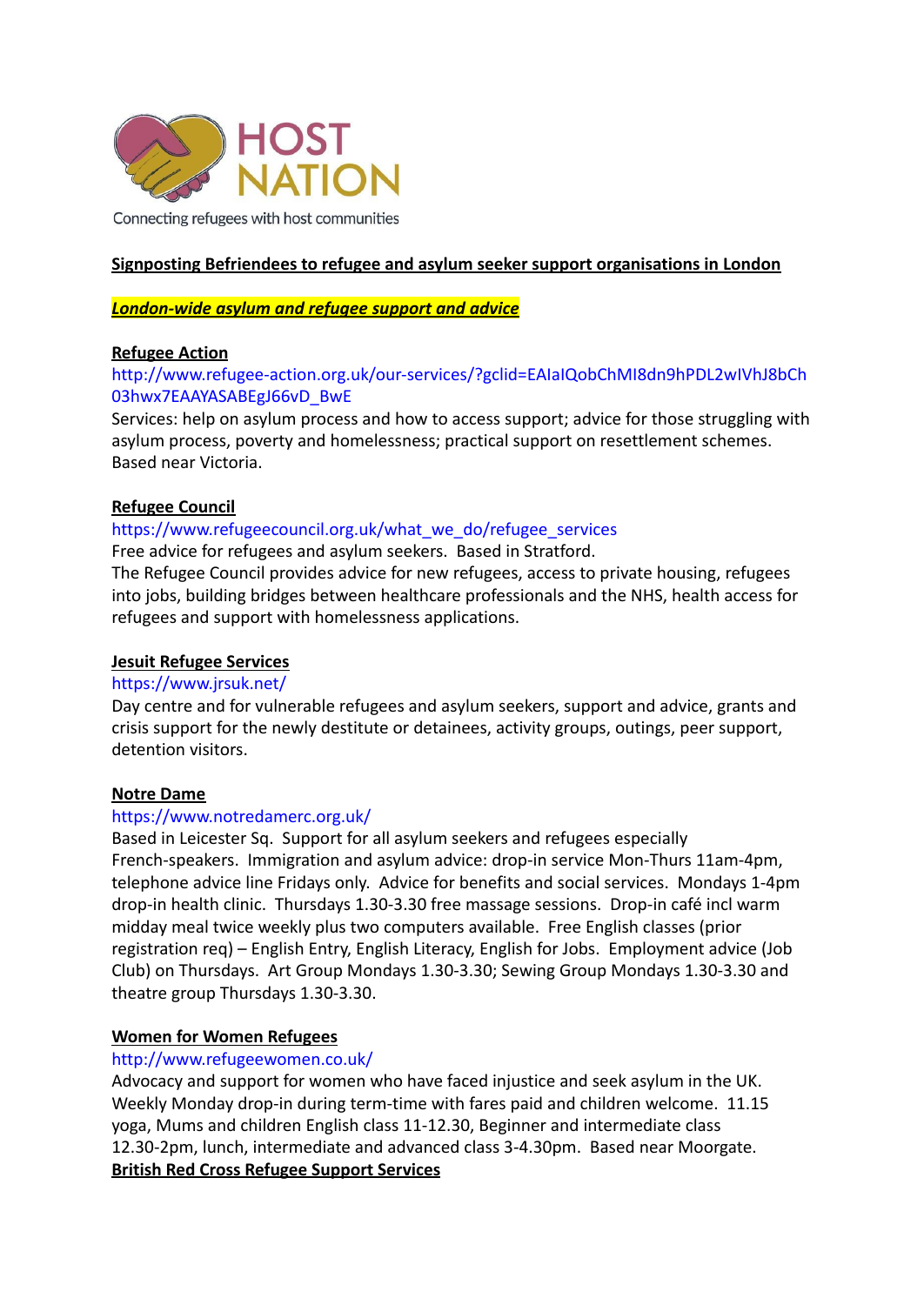## <https://www.redcross.org.uk/get-help/get-help-as-a-refugee>

The Red Cross have destitution services, food banks, healthcare as well as caseworkers and family tracing services. Go online to find nearest local services.

### **Hackney Migrant Centre**

### <http://www.hackneymigrantcentre.org.uk/>

Free advice and casework for refugees, asylum seekers and recent migrants 10.30-4pm Wednesdays. Registration opens at 8.30 am every Wednesday and they only see first 20 people.

## **Asylum Aid**

<https://www.asylumaid.org.uk/> For asylum support and advice

## **Migrant Help**

### <https://www.migranthelpuk.org/>

Providing support with asylum, human trafficking and slavery, resettlement and interpreting and translating services

## **Connexions**

<http://dubdobdee.co.uk/category/connexions/> A resource list of migrant and refugee organisations across the UK

## **Immigration Law Practitioners Association**

## <http://www.ilpa.org.uk/>

Up to date information on immigration law. Good site for general briefing but do not advise on individual cases. Provide search engine for finding local immigration legal advisors.

### **Refugee Advice and Support Centre**

#### <http://www.vrasc.org.uk/links>

Another listing of refugee support organisations – legal, NGOs, community organisations

### *Organisations that help with legal rights*

## **Immigration Law Practitioners Association**

http://www.ilpa.org.uk/

Up to date information on immigration law. Good site for general briefing but do not advise on individual cases. Provide search engine for finding local immigration legal advisors.

## **Asylum Support and Advice network (ASAN)**

https://www.asaproject.org/about/asylum-support-advice-network

ASAN share advice about legal rights to food and shelter for asylum seekers, refused asylum seekers and forced migrants.

They also have a google group which allows members to share info and ask questions.

*Organisations that help with finances*

### **Getting a bank account**

Getting a bank account with a residence permit or leave to remain can be challenging but it's a struggle to do anything without one. There are a few banks trying to make it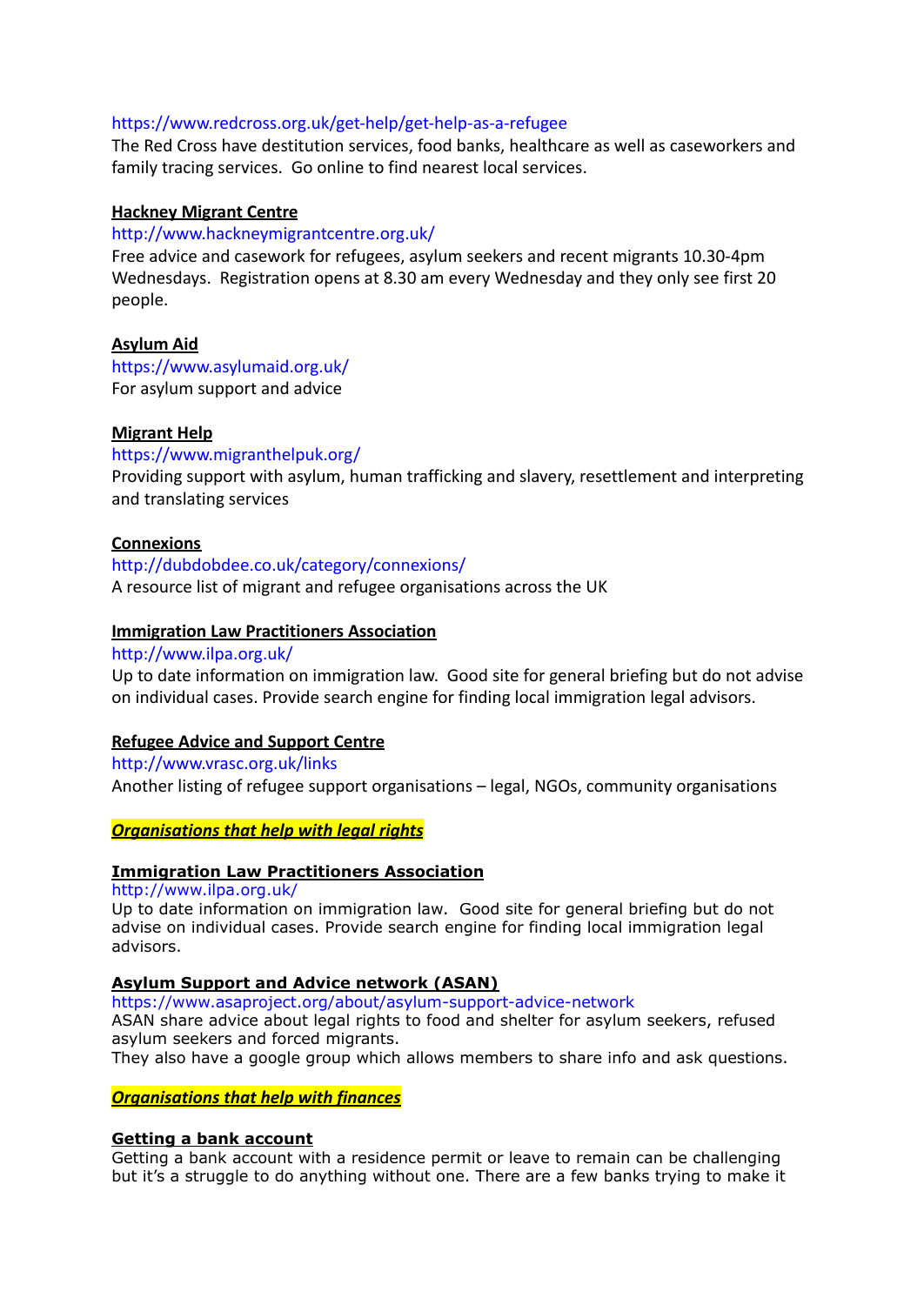easier for refugees – HSBC and online banks Monese and Monzo. Take a look at this article:

https://sonacircle.com/financial-inclusion-for-refugees/?mc\_cid=240c16e571&mc\_eid=2 8e6f4164c

### **Hope for the Young**

https://hopefortheyoung.org.uk/

Hope for the Young provide financial and mentoring support to alleviate hardship amongst young refugees and asylum seekers

*Organisations that help with ESOL classes*

### **SPEAK language groups**

https://www.speak.social/en/london/

SPEAK brings together newcomers and locals living in the same city through community-led language groups and cultural exchange events. Through these experiences participants learn from each other, explore common interests and make new friends, breaking down barriers and tackling prejudice in their cities along the way. This code (code: xxxxx) provides free access to language groups in London. New language groups open every week. Email :london@speak.social for more info

### **The ESOL Exchange [\(Newham\)](https://newhamesolexchange.org.uk/)**

#### https://newhamesolexchange.org.uk/

Is a network of ESOL providers joining together to share information ideas and resources in order to improve ESOL in the borough, as well as linking with those who work with ESOL learners in other ways (eg: community support workers, health workers, employment advisors).

### **Resources to support English language learners,Toolkit, guidance and talking points for helping others practise their English:**

https://learningandwork.org.uk/resources/research-and-reports/volunteers-english-languag e-learners-and-conversation-clubs/

*Organisations that help with getting English qualifications, employment and training*

### **Refugee Support Network**

<https://www.refugeesupportnetwork.org/> Helps 15-25 year old asylum seekers and refugees access education, provides mentoring, educational support, training and access to higher education

#### **RefuAid**

#### <http://refuaid.org/about-us/>

Increases access to English language tuition, re-qualification and IELTS exams by sponsoring places at private language colleges for refugees and asylum seekers who wish to enter further education or British Universities. They also help with access grants, scholarships, student loans and interest-free finance for education and family reunification.

#### **We Are Chatterbox**

#### <https://wearechatterbox.org/>

Started by an Afghan refugee dedicated to helping find work that makes use of refugee talents, Chatterbox. They train and employ displaced people to teach their native languages online and in person and pay them the Living Wage, providing meaningful employment and help with integration.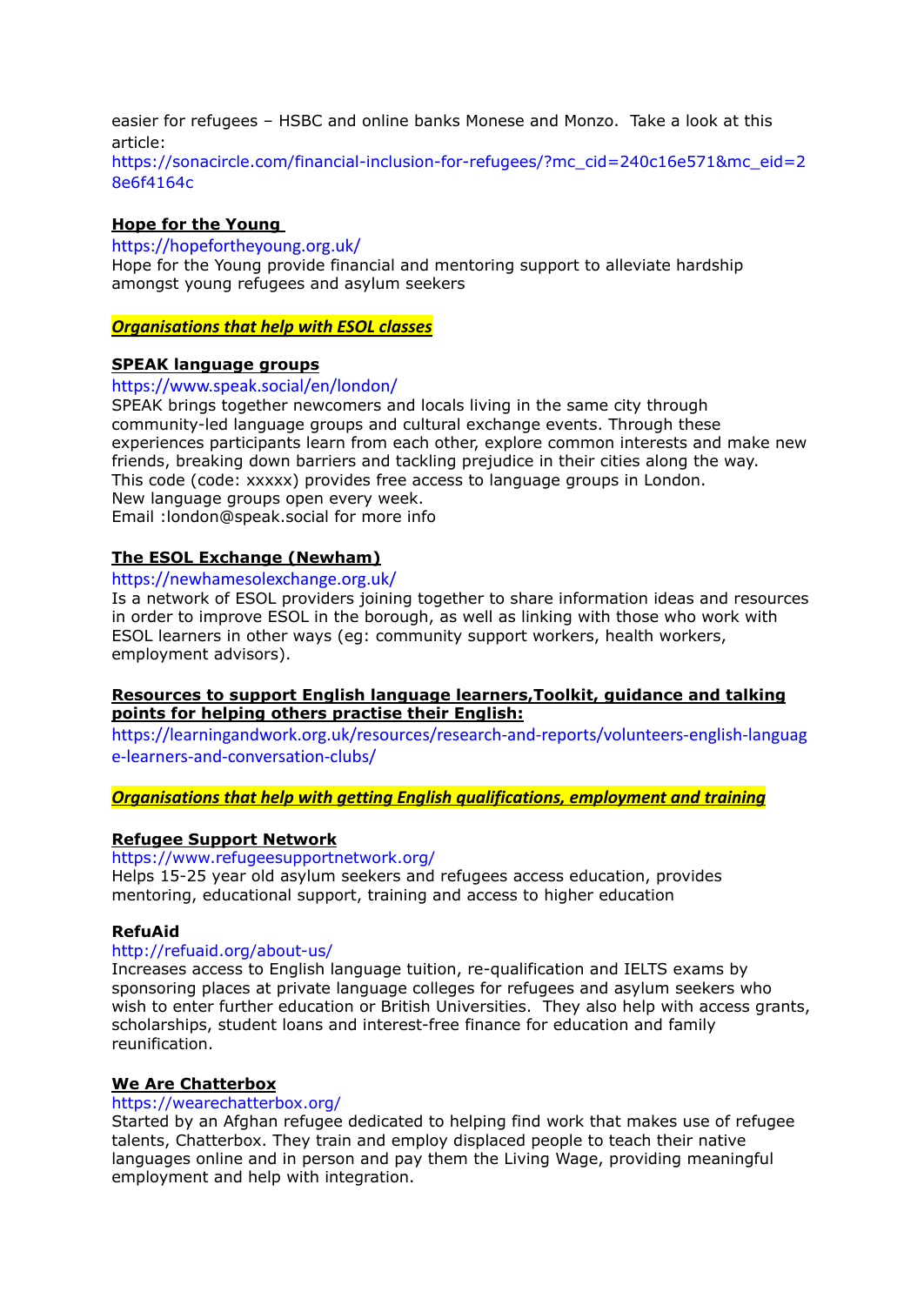### **Breaking Barriers**

### <http://breaking-barriers.co.uk/>

Supports refugees (with status) into employment. They provide advice and guidance on finding a job. They provide English language training including business English, IELTS, English for Work and Customer Services English. They run workshops and work in partnership with businesses to develop recruitment routes for refugees.

#### **[REFEO](https://www.refeo.org/our-services-1)**

#### https://www.refeo.org/our-services-1

REFEO refer refugees to trusted companies and provide small grants to accompany them on their journey to find a job matching their qualifications and experience.

#### **Groundwork London**

<https://www.groundwork.org.uk/Sites/london/pages/elevate> Provide employability support for unemployed refugees over age of 25. Drop in ESOL classes, career advice and pastoral care from Refugee Action. Wednesdays 10-3pm at St Margarets Church SE13 5DL Thursdays 10-2pm Claremont Project N1 9PD Need to live in Camden, Islington, City of London, Southwark, Lewisham, Lambeth, Wandsworth, Kensington & Chelsea or Westminster borough

### **TERN**

#### <http://www.wearetern.org/>

The Entrepreneurial refugee network founded in 2016 to help refugees set up their own businesses. Help with advice, mentoring, access to business networks and finance.

### **Project RISE**

### <http://www.renaisi.com/rise/>

A free service to help refugees find work, mentoring, free English, events, social opportunities, help with benefits and housing. Need to be unemployed with the right to work. Available in 10 East London boroughs – Barking and Dagenham, Enfield, Greenwich, Hackney, Haringey, Havering, Newham, Redbridge, Tower Hamlets, Waltham Forest

### **Breadwinners**

#### <https://www.breadwinners.org.uk/risers>

provide support and work experience for young people baking and selling bread

### **Laamiga**

### http://www.laamiga.org/

(meaning pathway in Somali) is a free mentoring programme open to women of any age and from refugee or migrant backgrounds who need support in finding work or new directions. Contact Dr Emua Ali at info@laamiga.org

### *Organisations that help with access to higher education*

# **Reconnect to Education**

If your friend is interested in enrolling in higher education, ReConnect and UCL Institute of Education are running a free programme for London-based refugees and asylum seekers. Their next course is due to start on 21 April 2021– for more information contact Theodros Abraham theodros@Reconnectonline.org.uk.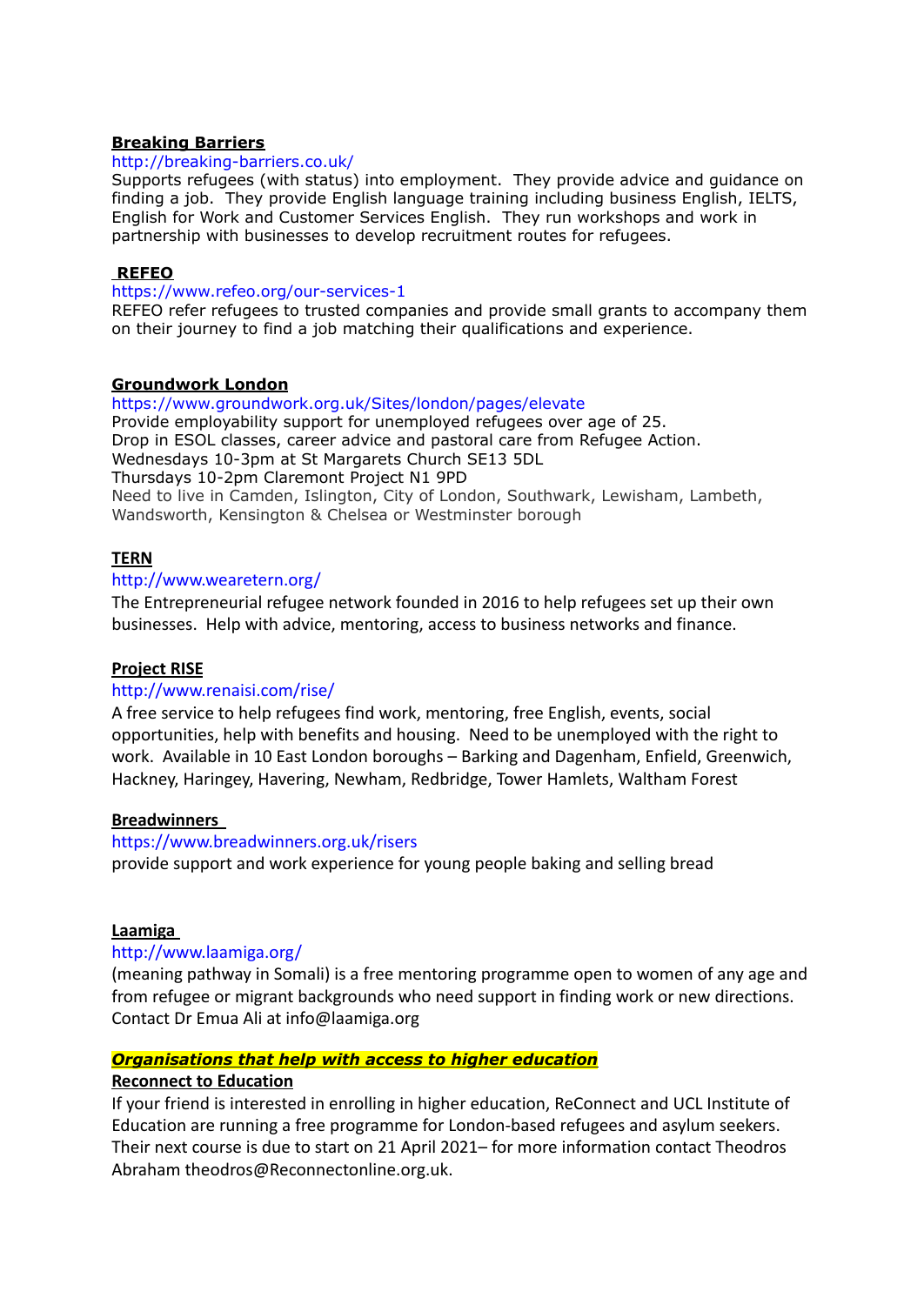# **[Student Action for Refugees](https://star-network.org.uk/access-to-university/)**

# <https://star-network.org.uk/access-to-university/>

Student Action for Refugees provides information and resources about how to apply to university, scholarships, and pre-university courses. They also have an Equal Access campaign and an [Equal Access network group](https://star-network.org.uk/equal-access-network/) which is an open, interactive and friendly forum where students from refugee and asylum-seeking backgrounds in the UK can connect and learn from each other's experiences of higher education.

## **[REFEO](https://www.refeo.org/our-services-1)**

## https://www.refeo.org/our-services-1

REFEO supports refugees' applications to the NARIC (National Recognition Information Centre) for diploma and experience recognition in the UK, to ensure that refugees get official recognition of their existing experience.

rEFEO pays for online courses that will help refugees secure access to university or find a job matching their qualifications (we also give digital equipments to those who don't have any to complete their courses e.g. laptop, tablet).

## *Organisations that help with housing and destitution services*

### **Refugees at Home**

### <https://www.refugeesathome.org/>

Connects those with a spare room in their home to asylum seekers and refugees in need of accommodation. This can provide a vital stop-gap when people receive refugee status and often become homeless in the process. Requires referral.

### **London Housing Justice**

### <https://www.housingjustice.org.uk/london-hosting>

Tackle homelessness and destitution amongst migrants in London. Run a hosting scheme in London and convene the London Hosting Network, with NACCOM, Homeless Link, Praxis, Spare Room, Jesuit Refugee Service, London Catholic Worker, Refugees at Home and others

### *Also see organisations listed as London-wide support in first category*

### *Organisations that help with healthcare*

### **Patients not [Passports](https://patientsnotpassports.co.uk/support/signposting-guide.html)**

https://patientsnotpassports.co.uk/support/signposting-guide.html Here is a signposting guide for refugees struggling to access healthcare

### **[Doctors](http://www.doctorsoftheworld.org.uk/) of the World**

http://www.doctorsoftheworld.org.uk/ They support people who have been excluded from, or are struggling to access healthcare. They run a clinic in East London.

### *Organisations that help with digital devices, WIFI and access to technology*

The following list has been collated from list made by [RESTART](https://therestartproject.org/where-to-donate-your-computer/) <https://therestartproject.org/where-to-donate-your-computer/>

### **[Ready Tech Go](https://www.readytechgo.org/)**

https://www.readytechgo.org/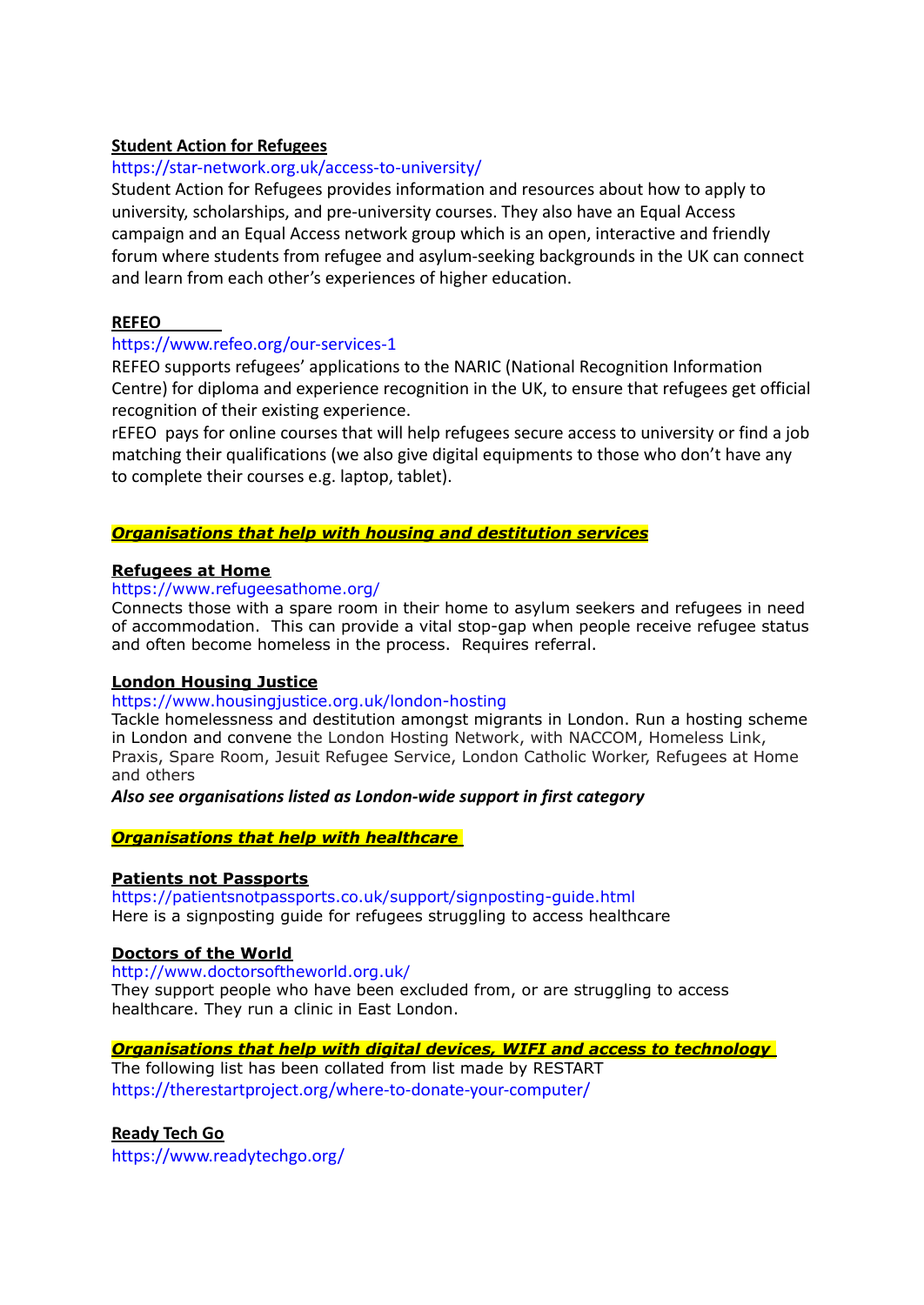Ready Tech Go can provide a tablet to refugees and asylum seekers in the tri-borough area of Hammersmith & Fulham, the Royal Borough of Kensington and Chelsea, and the City of Westminster.

### **[MERIT](https://www.mer-it.org/?page_id=17)**

### https://www.mer-it.org/?page\_id=17

Merit provides donated laptops and computers to residents in London giving highest priority to families with several children and no computers in the home

#### **[REFEO](https://www.refeo.org/our-services-1)**

#### https://www.refeo.org/our-services-1

REFEO supports refugees' applications to the NARIC (National Recognition Information Centre) for diploma and experience recognition in the UK, to ensure that refugees get official recognition of their existing experience.

REFEO pays for online courses that will help refugees secure access to university or find a job matching their qualifications (we also give digital equipment's to those who don't have any to complete their courses e.g. laptop, tablet).

#### **[Bridge the Gap \(Hackney\)](https://www.bridgethegaplondon.co.uk/)**

#### https://www.bridgethegaplondon.co.uk/

Bridge the Gap provide local residents with laptops, Ipads, Tablets, Desktops, Mobile phones, Gaming consoles and Printers

#### **[Access Support and Resources Ltd](https://asandr.co.uk/services)**(Hackney)

#### https://asandr.co.uk/services

Asandr provide laptops and resources to local residents in Hackney

### **[Community Tech Aid](https://www.communitytechaid.org.uk/request-devices)** (Lambeth)

https://www.communitytechaid.org.uk/request-devices Community Tech Aid provides laptops, tablets, desktops, monitors, smartphones, chargers, computer accessories to anyone in need in Lambeth.

#### **[Catbytes](https://catbytes.community/any-old-io)**

#### https://catbytes.community/any-old-io

Catbytes provides laptops, tablets, desktops, monitors, smartphones, chargers and computer accessories to students, families, individuals without digital access.

#### **[Community Laptops](http://www.communitylaptops.co.uk/)** (North London)

http://www.communitylaptops.co.uk/ Community Laptops provides laptops to marginalised communities

## **[Tech Inclusion UK](https://bit.ly/3mn2uHT)** (Tower Hamlets)

https://bit.ly/3mn2uHT Provides students with Laptops, desktop PCs, tablets, mobile phones and cables

### **[Power to Connect](https://www.powertoconnect.co.uk/) (Wandsworth)**

https://www.powertoconnect.co.uk/ Power to Connect provides local residents in need with laptops, tablets, desktop computers

#### **[Keep Kids Connected](https://donslocalaction.org/keep-kids-connected/) (Wandsworth, Merton and Kingston)**

https://donslocalaction.org/keep-kids-connected/ Keep Kids Connected provides local students in need with laptops and tablets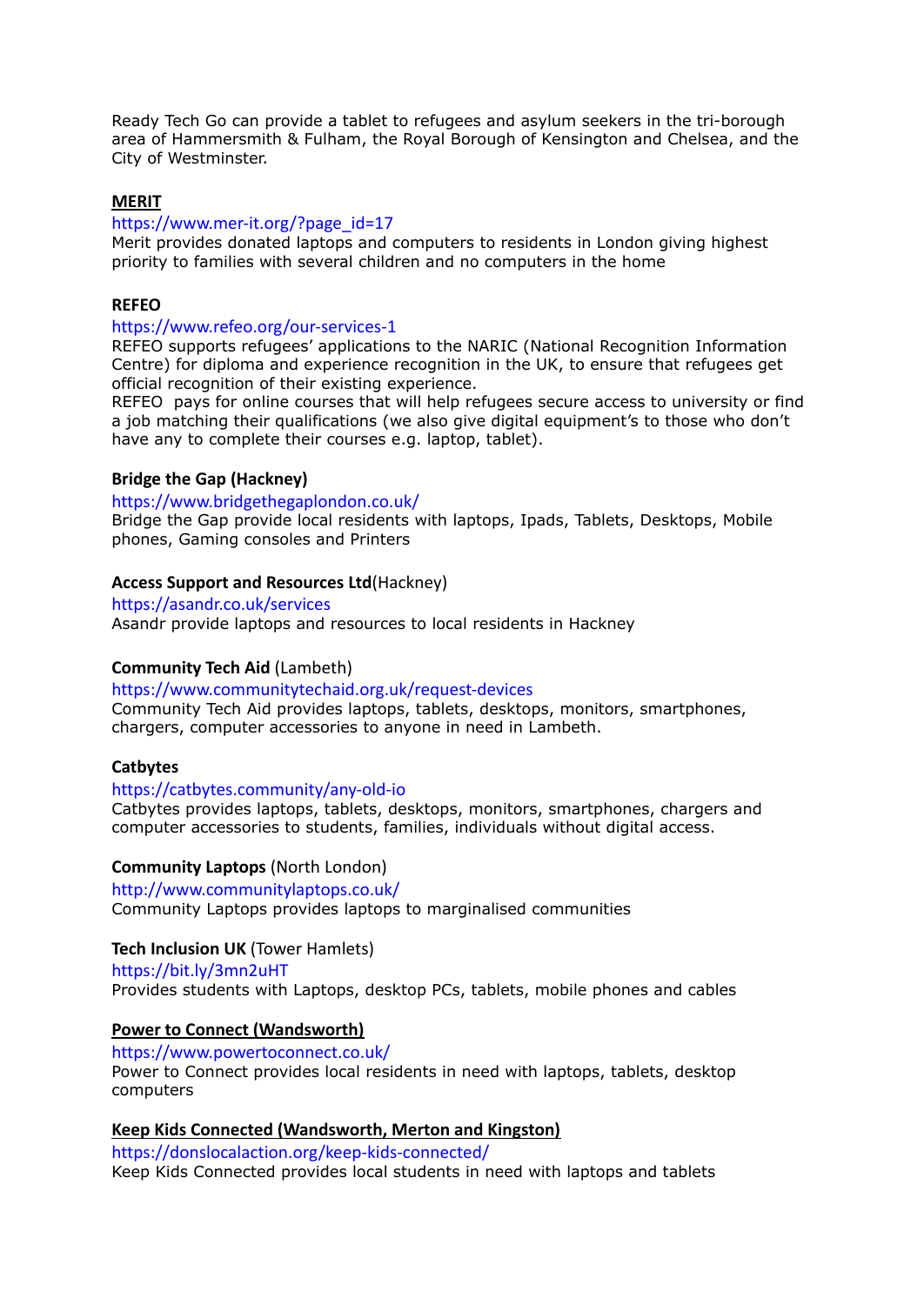## *More general social activities, networking services and drop-in centres*

## *London-wide:*

## **PAN Intercultural Arts**

### <https://www.pan-arts.net/projects>

Pan Intercultural Arts is a dynamic London-based arts company using intercultural performance work to help facilitate self-expression and promote deeper understanding of our changing cultural identities. They work with women who have survived trafficking into the UK, victims of torture and trauma-affected young refugees and unaccompanied minor asylum seekers. They have 3 Refugee Arts programmes – Amies for young women trafficked in the UK; Fortune for 17-23 year olds who have recently arrived and Future for unaccompanied asylum seekers aged 14-18.

### **Timepeace App**

## <https://www.timepeaceapp.org/>

A skills swap mobile app, which will connect refugees / asylum seekers and locals, to meet and share for free their skills, passions and interests. More than just an app - a movement that strives towards an integrated, diverse society.

### **Meetup.com**

### <https://www.meetup.com/>

Join a group, meet up with others with shared interests and passions. Learn new skills, train, collaborate, share….Multiple meetups happening every night across London.

### **Road to Freedom**

### [www.roadtofreedom.org.uk](https://htmlsig.com/t/000001BEKZF2)

Long-term support systems and friendships. Founder Ra'ed Khan digital manager in music industry. Music events. We are a strong team of volunteers who are very keen to organise and facilitate social events such as bowling, days out, tourist attractions for refugees and asylum seekers to experience with their friends.

### **Migrants Organise**

#### <https://www.migrantsorganise.org/>

Help refugees and migrants speak out, connect and build common ground. They do a lot of advocacy work. They are based very close to Ladbroke Grove tube just under Westway.

### **Help Refugees**

#### <https://helprefugees.org/>

A young,grassroots collective responding to the refugee crisis responding where the need is greatest and supporting over 80 projects in the EU and Middle East. They mostly fundraise to support their humanitarian projects including: Imad's Syrian Kitchen (see website for details)

### **Welcome Cinema**

#### <http://welcomepresents.com/>

Monthly events held at Amnesty HQ to unite refugees, asylum and the general public through a shared love of film, food and friendship. Tickets for supper, film screening and Q&A are free for refugees and asylum seekers and approx. £20 for the public.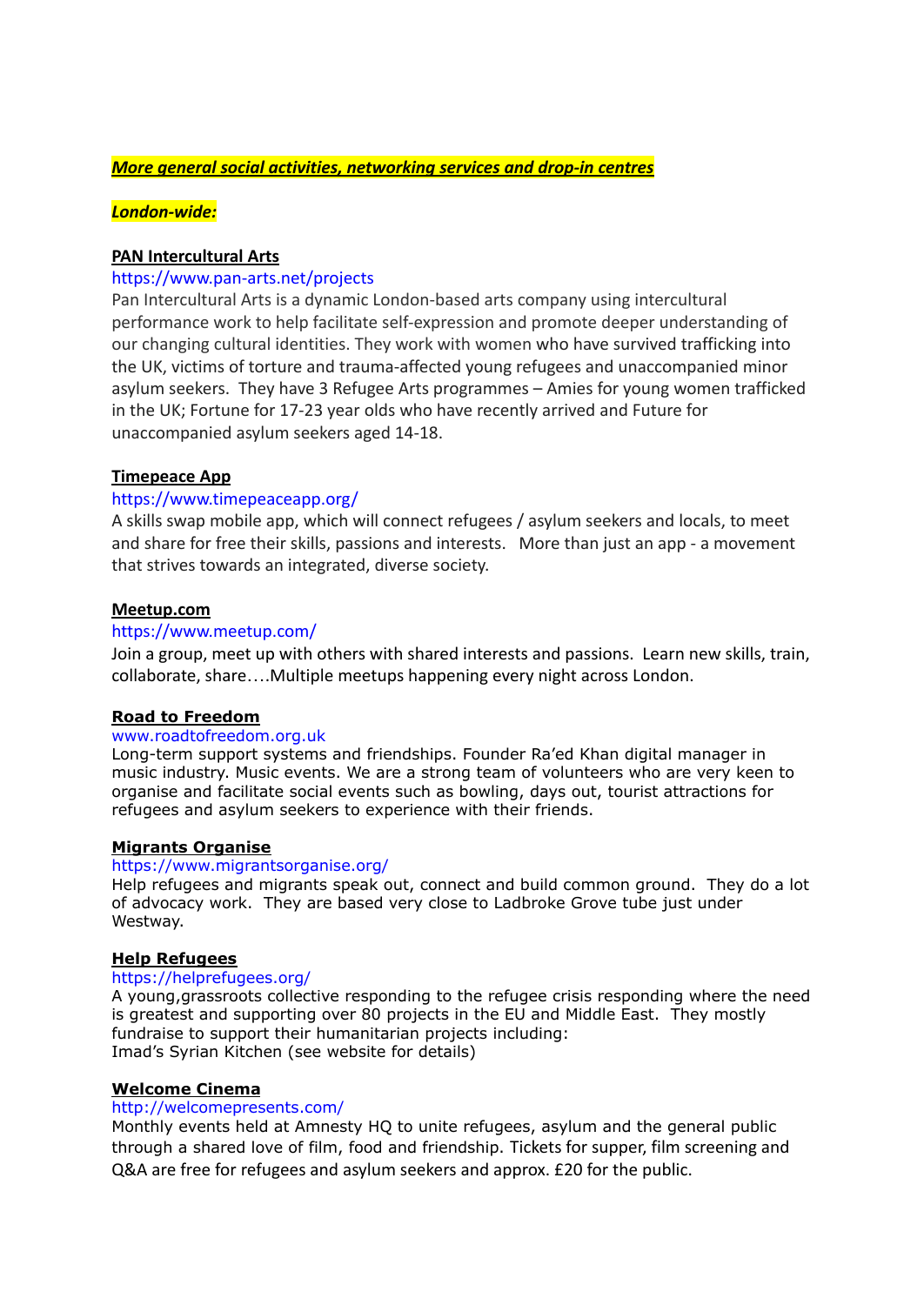**Welcome Cinema** screens mainstream, culturally aware films followed by post screen discussions with topical special guest speakers.

**Welcome Kitchen** are a collective of friends and refugee chefs celebrating the cultures and cuisines of our homelands.

## *North London:*

### **Barnet Refugee Service**

#### <http://www.b-r-s.org.uk/>

An integrated model of support to improve mental health, community cohesion and life chances of vulnerable asylum seekers and refugees. Advice, support, ESOL, help with Citizenship Test, Syrian group, mens group, women's group, emotional support, gardening, youth activities, homework club, raining & workshops, emergency food, visiting solicitors.

#### **Refugee Connections**

#### <http://www.refugeeconnection.org.uk/>

Provide meet ups for refugees, asylum seekers and Londoners in Hackney. They have an Open House social meet up on Mondays.

### **Mrang**

### <http://mrang.org.uk/>

Support for female refugees and asylum seekers in NW London Volunteer to help others (women-only)

#### **Xenia**

### <https://xenia.org.uk/>

Runs Saturday workshops that brings migrant, refugee, asylum-seeking, refugee and British women together to socialise and practise their English through fun, interactive workshops. Make friends and children-welcome. Women-only in Hackney.

### **Sufra Foodbank**

### <https://www.facebook.com/SufraNWLondon/>

A community hub, Food Bank and Community Kitchen based in Brent with many additional projects including a Refugee Resettlement Programme, food academy (cooking course and professional catering skills), welfare advice service, volunteer opportunities, vocational training for asylum seekers and refugees in Brent area.

#### **NWR Synagogue**

#### <https://www.alyth.org.uk/>

Alyth Gardens, off Finchley Rd,London NW11 7EL Last Sunday of every month 2-4pm Nearest tube: Golders Green (Northern line) Advice for anyone who has recently received leave to remain in the UK. Hot food. £5.00 travel per adult will be provided. English conversation. Help with children's schoolwork. Children Welcome

#### **AKWAABA**

## <http://akwaaba.org.uk/>

A social drop-in session for migrants from 2-6pm every Sunday in the halls at Green Lanes Methodist Church, 132a Green Lanes, London N16 9BN. The sessions offer a free cooked meal and social and welcoming space incl English conversation classes, bike repair,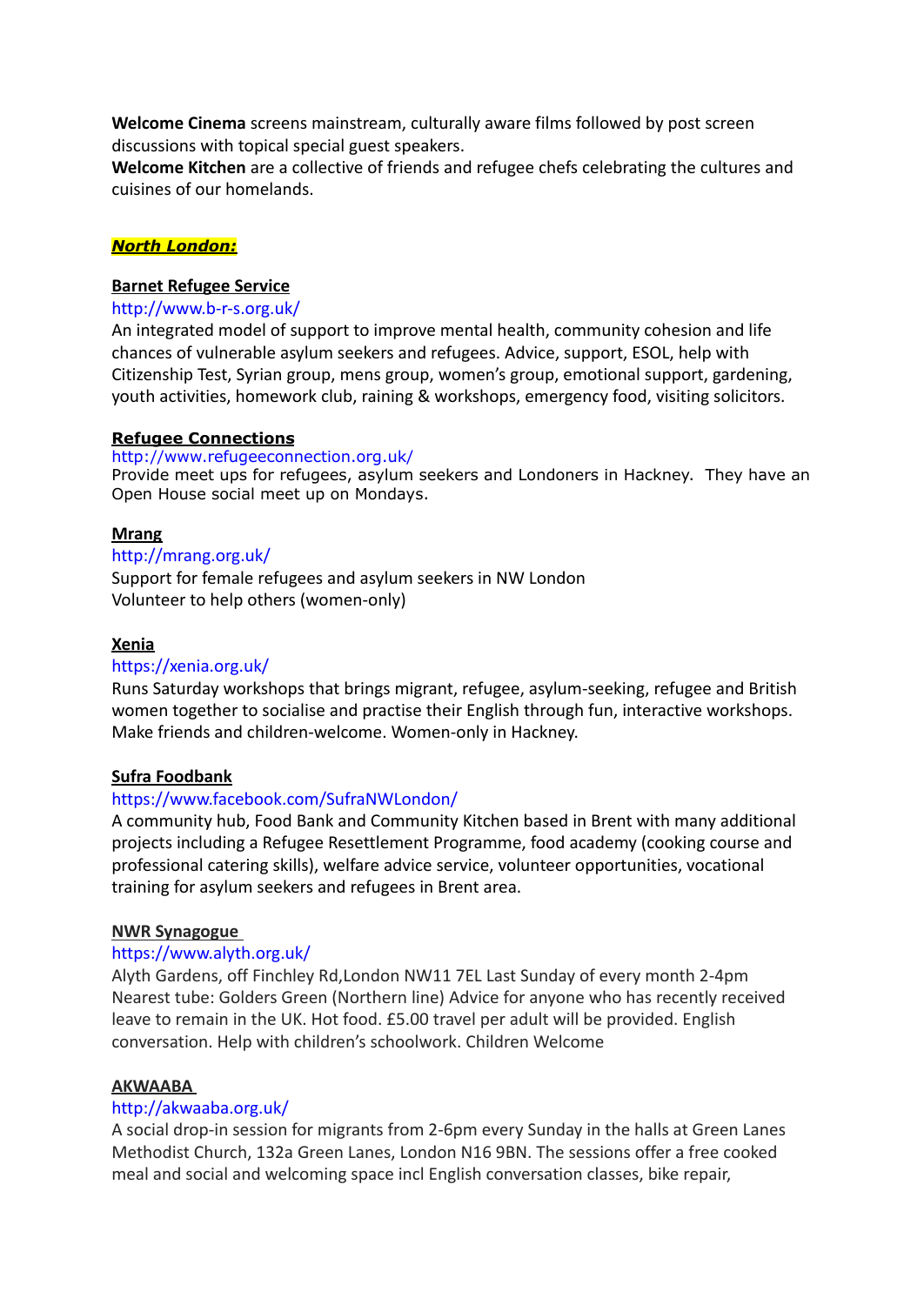storytelling, arts and music, wellbeing, computers and wi-fi. Travel expenses are not available.

## **Young Roots**

### <http://youngroots.org.uk/london/>

Works with young refugees and asylum seekers through fun and educational activities, trips and 1:1 casework. Offers peer-led language learning. For 18-25 year olds in Brent and Croydon.

## **Paiwand**

## <http://paiwand.com/how-we-help/>

Based in Harrow, set up by Afghan refugees in 2002, Paiwand offers support and solidarity to all refugees in London esp young – Saturday schools, mentoring, youth groups and trips, supported accommodatin, info and advice, emaotional wellbeing, preparing for employment, parenting and ESOL.

## **Laamiga**

## http://www.laamiga.org/

(meaning pathway in Somali) is a free mentoring programme open to women of any age and from refugee or migrant backgrounds who need support in finding work or new directions. Contact Dr Emua Ali at info@laamiga.org

## **Hopscotch Women's Centre**

### <https://hopscotchuk.org>

Based in Camden. Provides refugee advocacy services to women living in the Borough and assistance with domestic violence/abuse to female asylum-seekers and refugees across London. Women with the right to work can also sign up to their employability programme.

### *East London:*

# **Refugee & migrant forum of East London (Newham, Barking and Dagenham)**

<http://www.ramfel.org.uk/wordpress/>

Legal advice, casework support, destitution support and crisis intervention for vulnerable migrants (by appointment). Also run free English language classes on Mondays and Thursdays from 10-12. If you are interested then just turn up!

### **Praxis Community Projects**

### <http://www.praxis.org.uk/>

Advice, training, mentoring, food, friendship and a welcome meeting place for refugees and migrants in London. Pott Street, London E2 0EF Monday to Friday 9.45am-12.15pm. Praxis runs the following services: Form-filling session: every Monday, 10am-1pm and 2-4pm – for help completing forms relating to welfare benefits (applications and appeals), housing, asylum support and some immigration matters. Call us to book a slot during these times. Face-to-face advice: Housing advice drop-in: every Tuesday 10am-12.30pm, Welfare benefits advice drop-in: every Thursday 10am-12.30pm, Immigration advice drop-in: every Friday 10am-12.30pm. Phone advice: Tuesdays & Thursdays 2-4.30pm: 020 7749 7608

# **Barking & Dagenham Asylum Seeker Drop-In**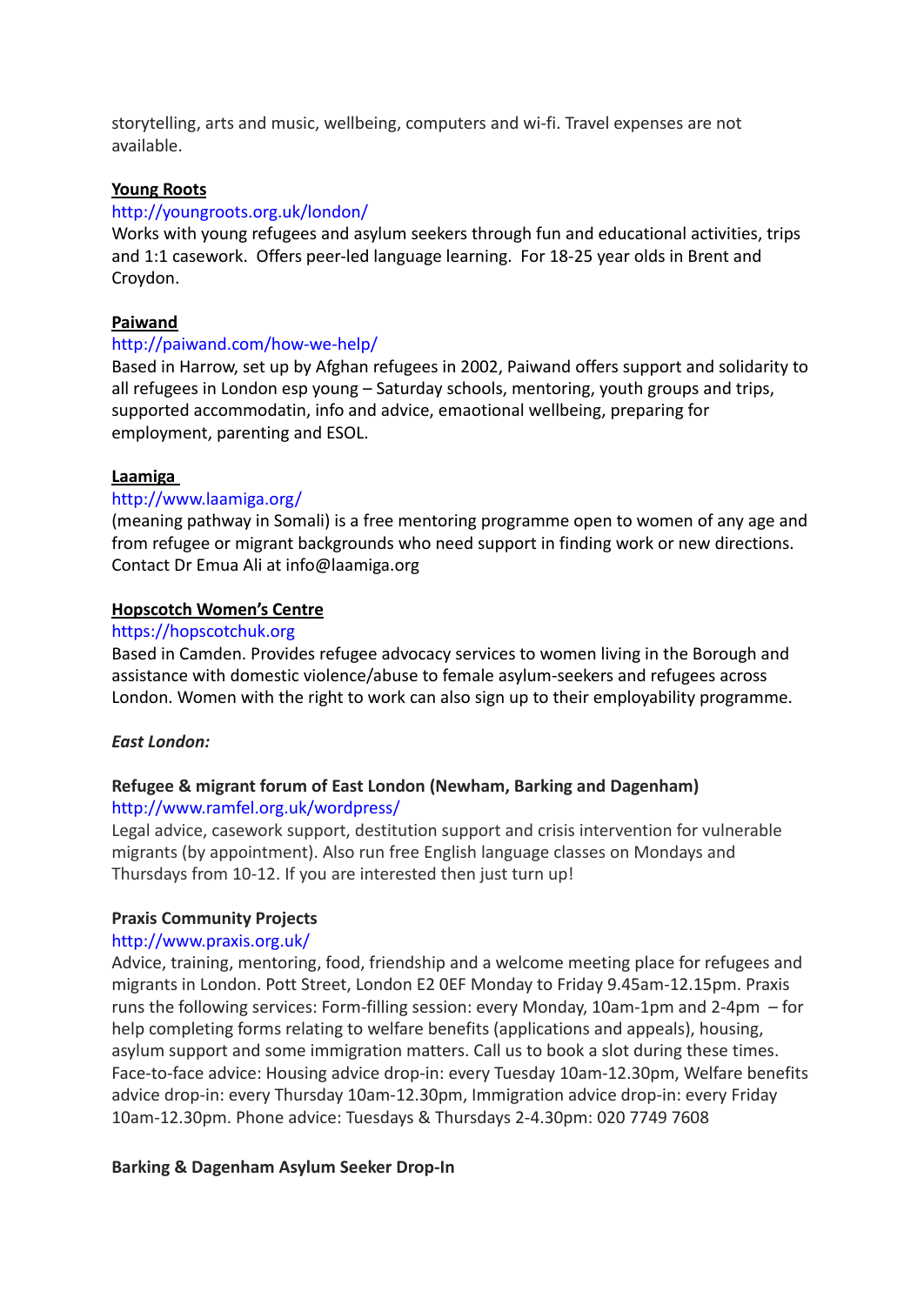# <https://migrantsrights.org.uk/events/barking-dagenham-migration-hub-drop-in/>

BDCVS, Ripple Centre, 121-125 Ripple Road, Barking, IG11 7FN A weekly drop in for those affected by destitution, where asylum seekers can get a hot meal, advice and support on a range of issues. Children welcome

# **The London Welcome Project**

<http://www.healthylivingprojects.org.uk/projects/welcome-project-page.html>

11 Green Lane, Ilford, London IG1 1XG Tel: 020 8220 4111 Tues–Thurs: 12:30-3pm Friday: 10:30am–3pm Info: Drop-in service for socially isolated people, particularly the homeless and refugees. Accommodation advice; bathroom/showers, benefit advice; clothing; free food; housing advice, laundry. Nurse-led clinic. ESOL classes. And it has an allotment! Drop in or phone.

# *West London:*

# **Migrant and Refugee Communities Forum (MRCF)**

https://www.refugeecouncil.org.uk/services/2827 the migrant and refugee communities [\\_forum](https://www.refugeecouncil.org.uk/services/2827_the_migrant_and_refugee_communities_forum)

Run by the Refugee council. Free advice, English classes, befriending, leisure and social activities in West London. 2 Thorpe Close, W10 5XL Wednesdays 10 – 5pm Thursdays 1 – 5pm To book a place, please ring Francesca on 020 8962 3045

# **West London Synagogue Drop In**

# <http://www.wls.org.uk/event/wls-drop-in-centre/>

33 Seymour Place, LondonW1H 5AU, Third Sunday of every month 2.30 – 4.30pm Family Drop In Centre for destitute asylum seekers (children and parents only) . Hot food, clothing, food vouchers and travel expenses. You must bring: your Home Office letter of first refusal, and identification documents for yourself and your children.

# **West London Welcome**

# <https://westlondonwelcome.com/>

Free drop in centre for asylum seekers, refugees and migrants with refugee kitchen, social activities, English classes open every Thursday (during term-time). Near Hammersmith.

# *South London:*

# **Southwark Day Centre for Asylum Seekers**

# <http://www.sdcas.org.uk/>

Provide a wide range of free support services to asylum seekers and refugees in Southwark. They have 2 drop-in day centres in Southwark offering free English classes, gardening, lunch, crèche, storytelling, advice.

Tuesdays 12.30-5.30 Coplestone Centre, Copleston Road, SE15 4AN

Wednesdays 11.00-2.45 Peckham Park Road Baptist Church, 121 Peckham Park Road SE15 6SX

**Greenwich Migrant Hub** <https://greenwichmigranthub.com/>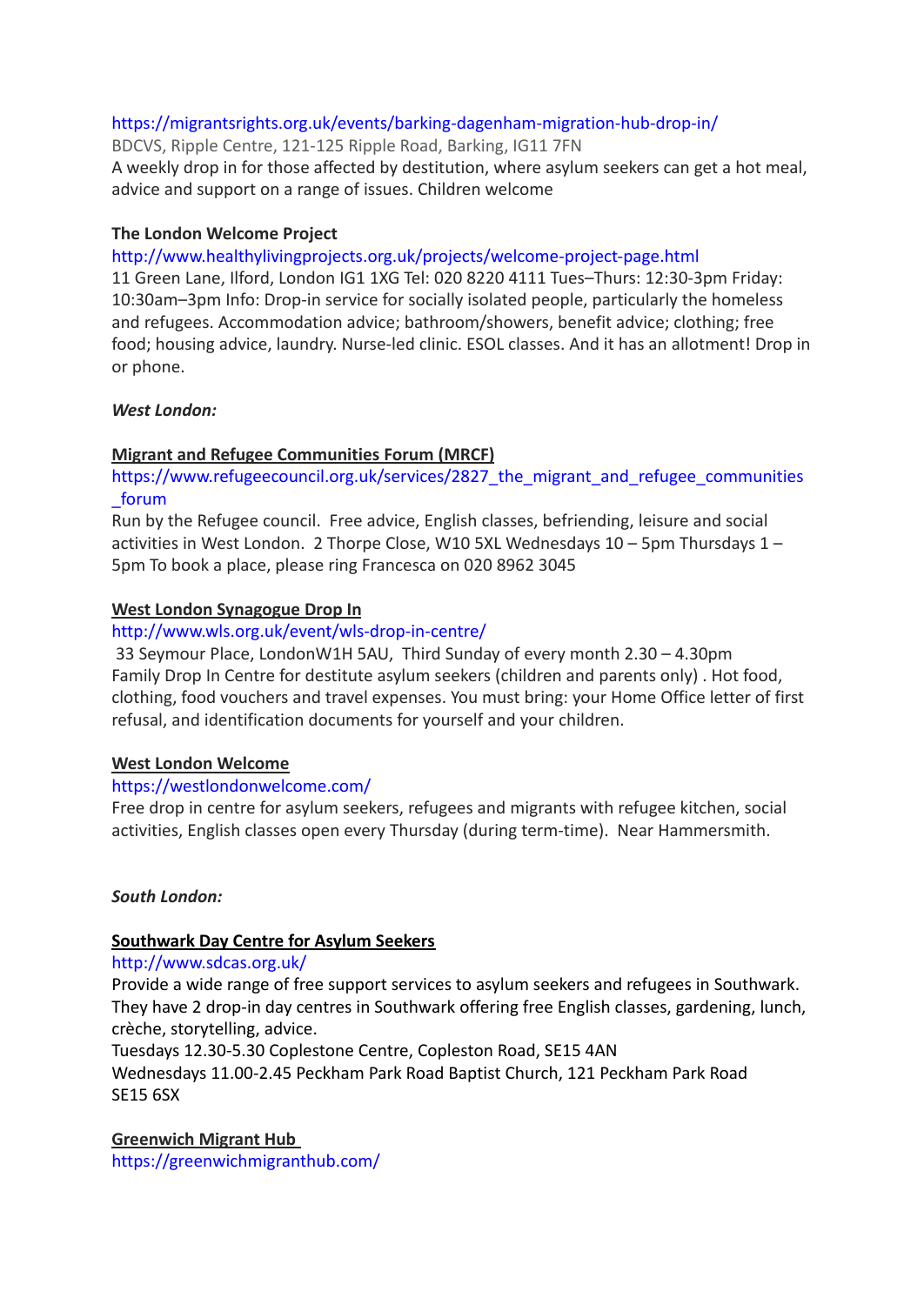We work with advice agencies to offer FREE advice and information and provide ongoing practical, social and wellbeing support to vulnerable migrants in Greenwich and neighbouring boroughs. The Hub is open every Tuesday 10:30-13:30 at the Woolwich Common Community Centre. We see people on a first come first serve basis. The session gets very busy and we advise you to arrive early as we cannot always see everyone who comes for advice.

# **South London Refugee Association**

# <https://www.slr-a.org.uk/>

SLRA, The Woodlawns Centre, 16 Leigham Court Road, London, SW16 2PJ 2 weekly drop-in advice sessions, youth casework, family support, ESOL, ICT, education, training and employment support, outing and activities. There is lots going on every Tuesday here at SLRA. There are English classes (open-access, all levels), a cooked lunch, food bank and our afternoon men´s group.

# **Streatham drop-In Service For Refugees and Asylum Seekers**

# <http://streathamdropin.org.uk/>

**Thursdays and Fridays** *Drop-In Services, 9.30 am - 2.30 am.* Advice, information and signposting, English language classes, creche and play facilities, health and wellbeing support & Women's wellbeing activities

**Saturdays** Homework and Families Learning Project (by application only, please contact us to express an interest in joining)

2 Mitcham Lane, SW16 6N. (Next door to English Martyrs Church)

# **Croydon Refugee Day Centre**

# <https://croydonrefugeedaycentre.co.uk/>

West Croydon Baptist Church, (corner of St James and Whitehorse Road), Croydon CR0 2JH. Drop in Tuesdays from 10am to 1pm. A safe social space with tea, coffee and cake. A hot midday meal. A small weekly food parcel of non-perishable goods. Toiletries and household items. Clothing. A help desk and signposting service. Access to term-time English classes on Thursday morning. A play area for pre-school children.

# **Lewisham Refugee & Migrant Network**

# <http://lrmn.org.uk/>

1st floor Parker House, 144 Evelyn Street, Deptford SE8 5DD. 020 8694 0323. Monday, Wednesday, Thursday, Friday. Immigration advice, health access Free English classes held at Clyde Early Childhood Centre, Alverton Street, London SE8 5NH on Mondays, 1pm - 3pm, Tuesdays, 10am - 12pm, Thursdays, 1pm - 3pm Free Literacy Classes on Thursdays from 12 - 1pm Free Sewing and Knitting Classes at 39 Kitto Road, New Cross, London SE14 5TW on Thursdays from 10 - 12pm

# **Young Roots**

# <http://youngroots.org.uk/london/>

For young refugees and asylum seekers through fun and educational activities, trips and 1:1 casework. Offers peer-led language learning. For 18-25 year olds in Brent and Croydon.

# **London Welcome Project**

<http://londonwelcomeproject.org/>